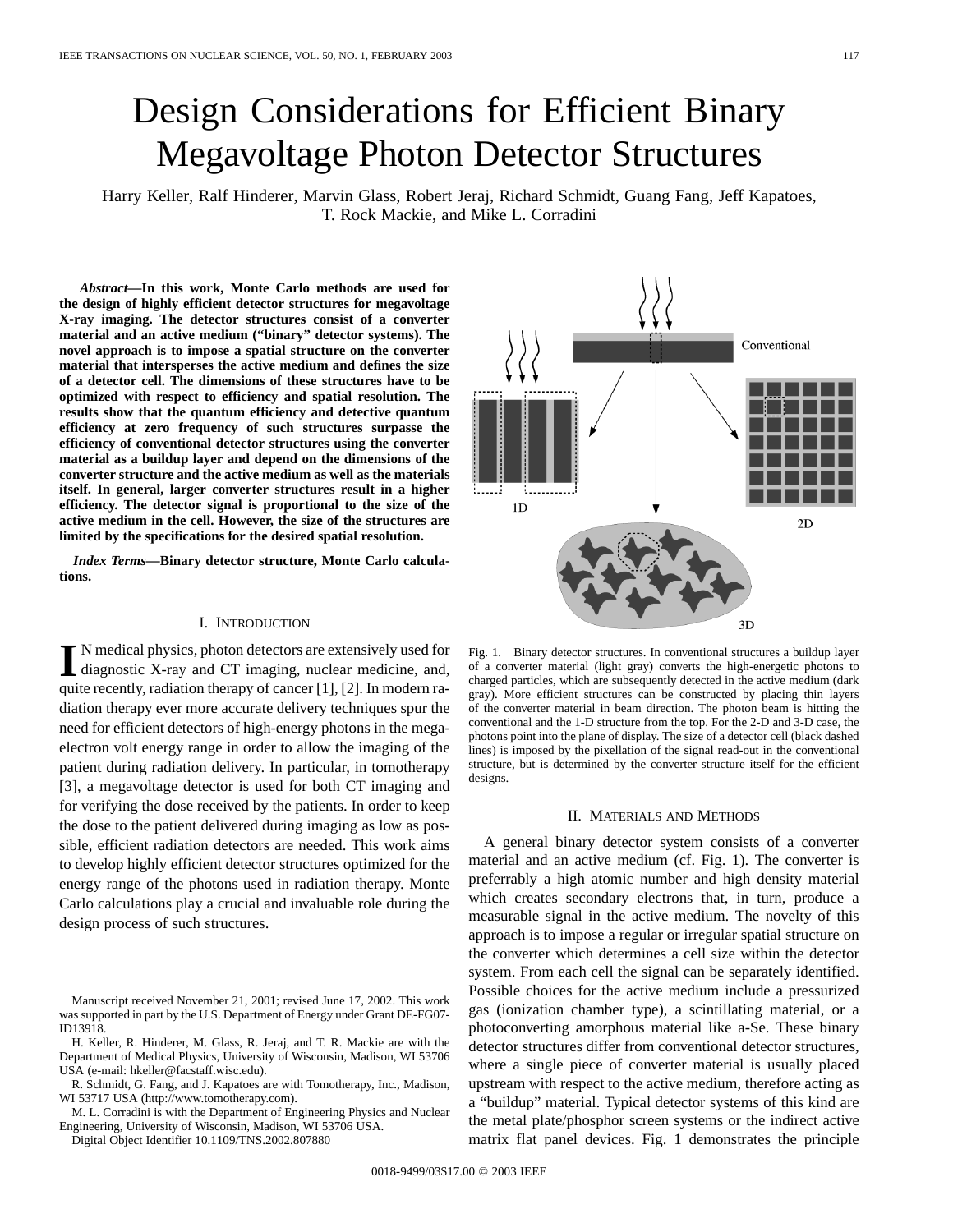difference between the conventional and the new designs and shows simple one-dimensional (1-D) and two-dimensional (2-D), as well as a general three-dimensional (3-D) detector structure.

Many authors have characterized conventional detector structures for megavoltage radiation [4]–[17]. In this work we focus on the design at the level of signal creation only. Signal collection, signal readout, and the associated readout electronics will not be discussed here. We concentrate on different efficiency measures to characterize the new binary detector systems: signal creation efficiency, quantum (detective) efficiency QE, and detective quantum efficiency at zero frequency DQE (0).

The *signal creation efficiency* is the amount of signal produced in the active medium. Conveniently, in Monte Carlo calculations, the "signal" is the amount of absorbed energy in the active medium. The QE describes the conversion rate from photons to detectable electrons and is the probability per incident photon of producing at least one detectable electron. The third efficiency measure was the DQE at zero frequency DQE(0). It was calculated by using Swank's formula which involves the first and second moments of so-called *absorbed energy distributions (AED)* or spectra of absorbed energies in the active medium of the detector [19]. In the case of a single incident photon energy  $E_i$ , DQE(0) is computed from the incident and outgoing signal-to-noise ratios (SNRs) as follows:

$$
DQE(0) = \frac{SNR_{\text{out}}^2}{SNR_{\text{in}}^2} = \frac{SNR_{\text{out}}^2}{\frac{(NE_i)^2}{NE_i^2}} = \frac{1}{N} \frac{M_1^2}{M_2}
$$
 (1)

where  $M_1$  and  $M_2$  are the first and the second moments of the AED, respectively, and  $N$  is the total number of incident photons. In the case of an incident energy spectrum, (1) has to be weighted with the number of photons in each incident energy bin [18]. Using the AEDs, the QE is simply the zeroth moment (or the integral) of the distributions divided by the number of incident photons.

These efficiency measures just described were studied as a function of the cell size and the size of the converter structure in perpendicular direction to the incident X-ray beam. Both the EGS4/BEAM (National Research Council of Canada) and the MCNP4C (Los Alamos National Laboratory) Monte Carlo codes served as the computational tool for the particle transport through the detector structures. In particular, Monte Carlo calculations were done on a linear 1-D array of thin metal plates as the converter (like the 1-D realization in Fig. 1) and a prototype design of a comb-shaped metal converter on an epoxy base with metal shims as collecting electrodes (Fig. 2). The active medium was air. Moreover, the calculations were done for a 4 and 6 MV energy spectrum. These are typical energy spectra produced by two linear accelerators at our institution with nominal acceleration potential of 4 and 6 MeV, respectively. For the linear array structure, the efficiency was also studied for a beam of photons parallel to the plates of the detector and for a divergent beam of photons.

One particular realization of the linear array detector system is the arc-shaped xenon detector used in an earlier generation of CT scanners (GE Medical Systems). Tungsten plates of 320  $\mu$ m



Fig. 2. Schematics of the prototype detector. It consists of a converter structure (top part) attached to an electrical insulator made of epoxy (bottom part). Thin metal shims of 0.13 mm thickness were glued into grooves in the epoxy. The distance between the shims was 1.5 mm. The air cavities were separated by 0.38 mm thick converter plates extending from the top part to the epoxy base. The detector extends 4 cm in the direction perpendicular to the paper plane. To read out the ionization charges from the air cavities a high voltage is applied to the converter structure and the collecting electrodes are connected to an electrometer.



Fig. 3. Signal creation efficiency for the 1-D linear array structure as a function of the ratio between converter size and cell size (the reciprocal fill factor). The "signal" is the absorbed energy in one of the central gas cavities. In this particular case, the converter plates were made of tungsten and the gas was air. The different line styles of the curves represent calculations for different fixed cell sizes, which is indicated in the legend. The cell size is the distance between two tungsten plates. For each cell size, the signal was scored for an incident broad beam and for an incident narrow beam of 6 MV energy covering the central cell. Hence, for comparison between the different cell sizes, the signal was normalized to the incident photon fluence. The curves showing the larger signal for a given fill factor is the one for the incident broad beam. The ratio between the curves for a given cell size and fill factor is a measure for the cross talk or scatter within the detector structure.

thickness, which subdivide a xenon gas volume of 5 atm pressure in subvolumes of the same dimensions (320  $\mu$ m), are utilized to collimate the incoming kV photon beam used in CT imaging. In our case (incident MV photon beam), the tungsten plates act as a converter material. The simulations were previously benchmarked against measurements with this CT arc detector by comparing calculated and measured response profiles [18]. Good agreement was found.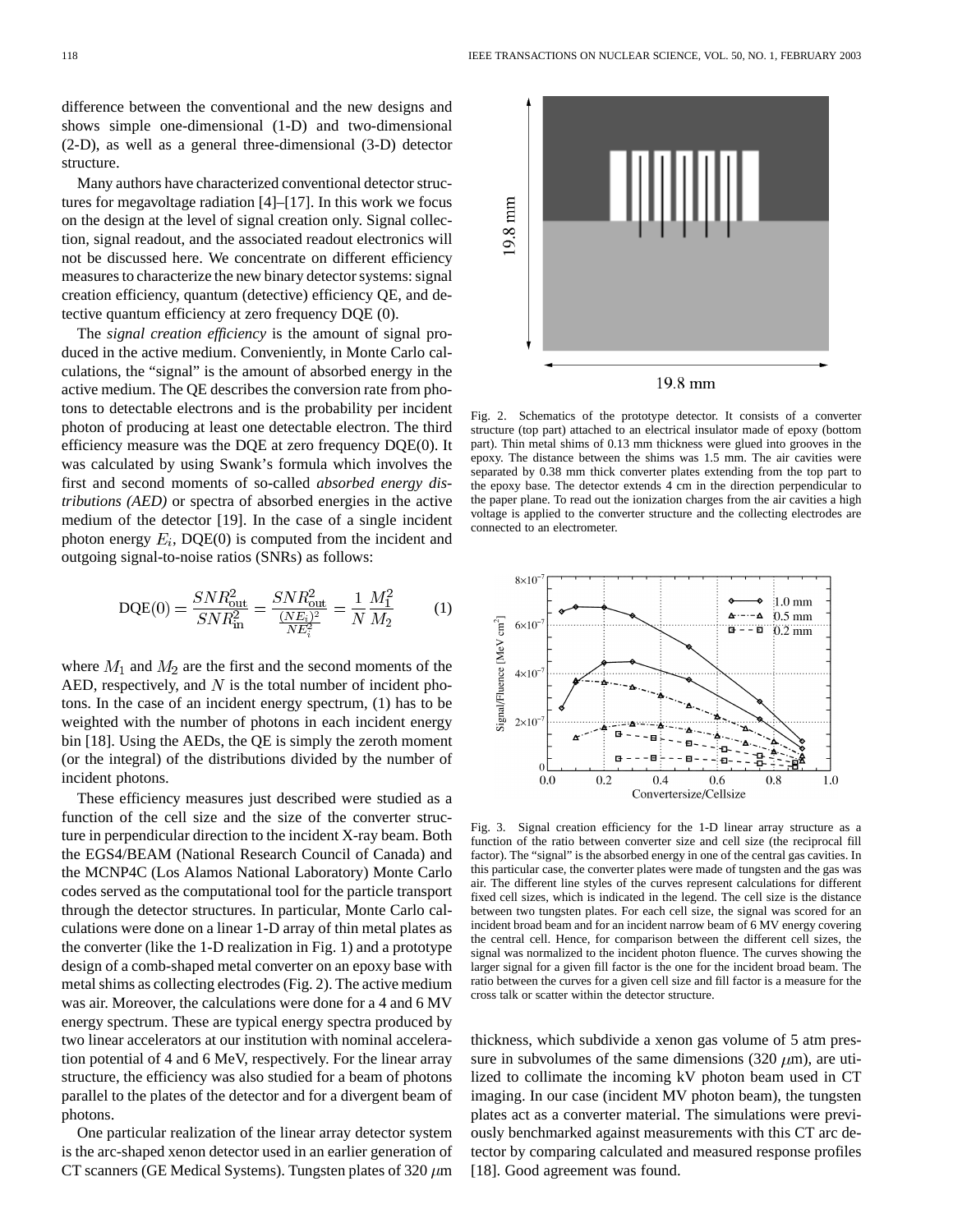

Fig. 4. Absorbed energy per incident photon fluence from Fig. 3 as a function of cell size for fixed size of the tungsten plates.

### III. RESULTS AND DISCUSSION

#### *A. Signal Creation Efficiency*

For a linear tungsten plate-air array structure, the signal creation efficiency was investigated as a function of variable converter plate thickness and variable cell size. The absorbed energy was scored in a central air cavity of the array. The results are shown in Figs. 3–5. Referring to Fig. 3, for a narrow beam covering only one detector cell, there exists a distinct maximum in the collected signal for a certain plate thickness for a given cell size. For thinner plates, fewer secondary electrons are produced, causing the signal to drop. For thicker plates, the signal collecting volume of the active medium decreases, which also leads to a drop in signal. Irradiating the entire detector with a broad photon beam leads to a considerable contribution of scatter signal (cross talk) to the central cell, which increases with decreasing plate thickness. Hence, the ratio between the narrow beam signal and the scatter signal is monotonically increasing with plate thickness. All these observations are valid for all the shown cell sizes. Summarizing the results of Fig. 3, smaller plates generally produce a larger amount of signal but show larger cross talk.

In order to highlight the importance of the dimensions of the converter material and the active medium to the amount of created signal in the linear structure, Fig. 4 shows the results of Fig. 3 for a fixed converter plate thickness of 50  $\mu$ m and Fig. 5 for a fixed size of the air gap of 100  $\mu$ m between the plates. The results show, that the produced signal is to first order only proportional to the size of the active medium and almost independent of the dimension of the converter plates. The first point is not surprising and simply follows from the fact that the amount of absorbed energy is proportional to the pathlength of the electrons crossing the medium. The proportionality holds as long as the dimensions of the medium are shorter than the pathlengths of the electrons. The second point is a consequence of the aforementioned proportionality and that, for thicker plates, the increasing production of electrons is countered by the decreasing cross talk.

The total absorbed energy in the seven air cavities of the prototype detector was studied for three different converter materials (aluminum, copper, and tungsten), two photon beam energies (4 MV and 6 MV) and two different thicknesses of the



Fig. 5. Absorbed energy per incident photon fluence from Fig. 3 as a function of cell size for fixed size of the gap between the plates.



Fig. 6. Total absorbed energy (signal in arbitrary units) in the seven air cavities of the prototype detector for different converter material. The label "4 cm" refers to the thick detector; "1 cm" to the thin detector.

detector in beam direction (1 cm and 4 cm). The results are shown in Fig. 6. First, the results are most sensitive to a change in detector thickness. For aluminum, the signal produced in the thick detector (4 cm) is approximately 4 times larger than in the thin detector (1 cm), for copper 3.3 times and for tungsten 2.5 times. This is a direct consequence of the increased attenuation of the photon beam with larger material thickness. Second, for the thin detector, the total signal is increasing with increasing material density, whereas for the thick detector, the total signal is decreasing with increasing material density. This result is not surprising considering the two opposing influences on the amount of absorbed energy: with increasing material density the number of photon interactions is increasing but at the same time, the pathlengths of the produced secondary particles is decreasing, therefore reducing the events, where energy from the same electron is deposited in more than one air cavity (cross talk). For the thin detector, the increased number of photon interactions outweighs the decrease of the cross talk, whereas for the thick detector this is reversed. This highlights, that not only efficiency parameters should be considered in the design of such detectors but also resolution parameters, which are determined by the amount of cross talk.

Furthermore, Fig. 6 shows, that the amount of signal is dependent on the beam energy. For the thick detector, the signal was about 10% higher for the 6 MV photon energy spectrum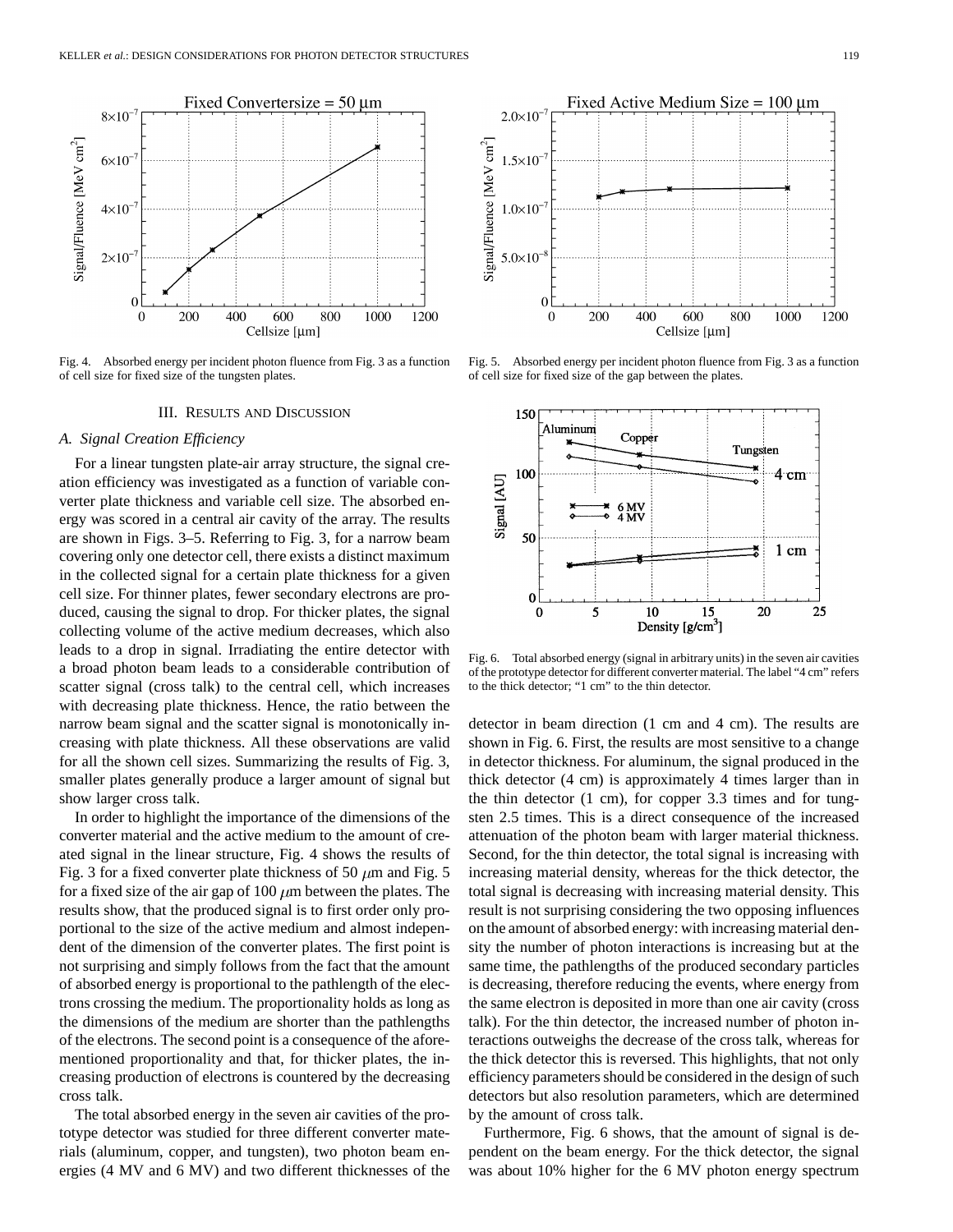

Fig. 7. Contour plot of the relative contribution (importance) to the absorbed energy in the active medium of the 4 cm thick prototype detector for  $10^8$ photon histories. The simulation geometry is shown in Fig. 2. The incoming 4 MV photon beam is pointing into the plane of display. The converter structure is tungsten. The absorbed energy in the air cavities was mapped back to the location of the first interaction of the photon. The two innermost contour lines represent the 20% and the 50% contribution level, respectively. In this case the contributions from each material to the absorbed energy in air was: tungsten 58%, steel shims 18%, epoxy 23%, and air 1%.

compared with the 4 MV energy spectrum. The thin detector showed only a modest difference between the two photon beam qualities.

In order to support design considerations for the prototype and to study the importance of the signal contribution from different materials, spatial maps of the origin of the absorbed energy (so-called "importance maps") were calculated. This was done by scoring the energy not at the location of its absorption, but at the location of the first interaction of the first photon in the history. One example of such a map with tungsten as the converter material is shown in Figs. 7 and 8. From the figures, it is clear, that the vast majority of the signal originates in the immediate vicinity of the air cavities and can be attributed to compton electrons. It is clearly seen from the 5% contour line in Fig. 7, that the range of these electrons is larger in the epoxy than in the tungsten converter. A low percentage of the signal is originating from locations farther away than the electron range and is due to multiple compton events.

The importance maps provide information to optimize dimensions and choice of materials at once.

## *B. QE and DQE*

Fig. 9 shows an example of an absorbed energy distribution within the CT arc detector for an incident 4 MV photon beam. The AED is heavily weighted toward low energies. The largest amount of energy absorbed in the detector from a single photon is about 1.3 MeV.

The results for QE and DQE(0) for the CT arc detector are shown in Table I. The cell size was fixed at 640  $\mu$ m, which is the distance between the plates in the arc-shaped CT detector. From the table, it is seen, that the tungsten plates are much more efficient than the aluminum plates and that the divergent photon beam causes even more photons to interact. This is obvious, as



Fig. 8. Central part of Fig. 7, showing the bottom part of the central air cavity split by the central collecting electrode.



Fig. 9. 4 MV input energy spectrum and corresponding absorbed energy distribution of the linear tungsten plate-xenon gas array (CT detector). The peaks in the AED are due to photoeffects in xenon of K-edge X-rays from tungsten. From the first and second moments of these distributions the detective quantum efficiency at zero frequency DQE(0) is calculated according to Swank's formula (1).

the plate surface exposed to the radiation is greatly increased for the divergent photon beam. In comparison, these numbers reach at most only 4% to 5% for conventional detector structures. An additional calculation showed, that the efficiency numbers in Table I are even larger for thicker plates.

An additional calculation showed, that the efficiency numbers in Table I are even larger for thicker plates.

An important remark is appropriate. It appears, that thicker plates are more convenient in terms of QE, DQE(0), and cross talk. However, as seen above, the signal creation efficiency and, therefore, the SNR is much smaller than for thinner plates. Therefore, for a given SNR, thicker plates produce less cross talk, allowing a larger signal transfer at higher spatial frequency and therefore a higher resolution, but produce less signal. On the other hand, thicker plates are associated with a larger cell size which deteriorates resolution. Consequently, for a given SNR, the thickness of the converter plates has to be optimized with respect to the signal transfer at all spatial frequencies (modulation transfer function). This will also be dependent